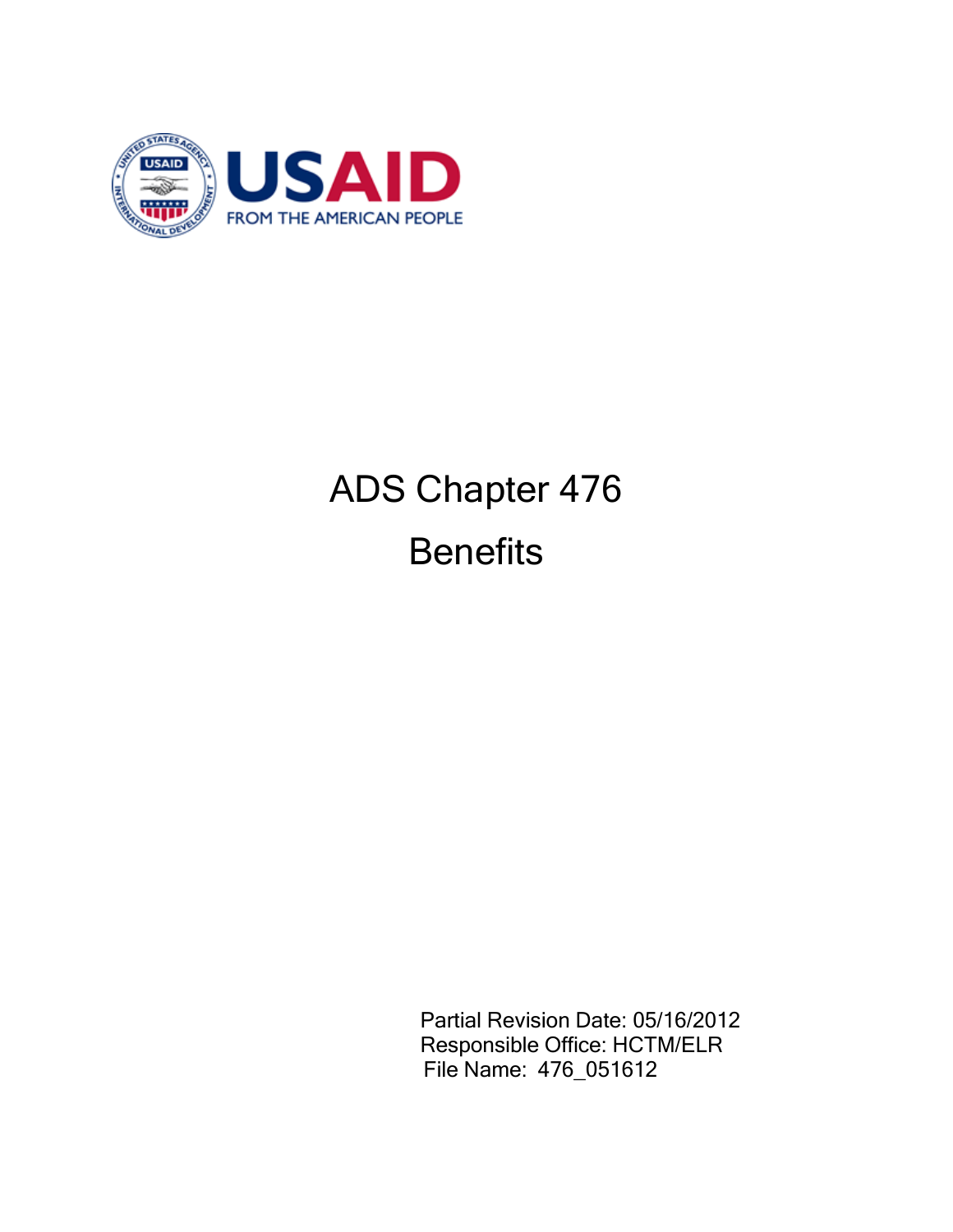## **Functional Series 400 – Human Resources ADS 476 – Benefits POC for ADS 476: Monika Rosier,** [hr-helpdesk@usaid.gov](mailto:hr-helpdesk@usaid.gov)

## **Table of Contents**

| 476.1           |                                                          |
|-----------------|----------------------------------------------------------|
| 476.2           |                                                          |
| 476.3           | <b>POLICY DIRECTIVES AND REQUIRED PROCEDURES  2</b>      |
| 476.3.1         | Federal Employees Health Benefits Program (FEHB)  2      |
| 476.3.2         | Federal Employees Group Life Insurance Program (FEGLI) 2 |
| 476.3.3         |                                                          |
| 476.3.4         |                                                          |
| 476.3.5         |                                                          |
| 476.3.6         |                                                          |
| 476.3.7         |                                                          |
| 476.3.8         |                                                          |
| 476.3.9         |                                                          |
| <u>476.3.10</u> |                                                          |
| 476.3.11        |                                                          |
| 476.3.12        |                                                          |
| 476.4           |                                                          |
| 476.4.1         |                                                          |
| 476.4.2         |                                                          |
| 476.4.3         |                                                          |

*Text highlighted in yellow indicates that the adjacent material is new or substantively revised.*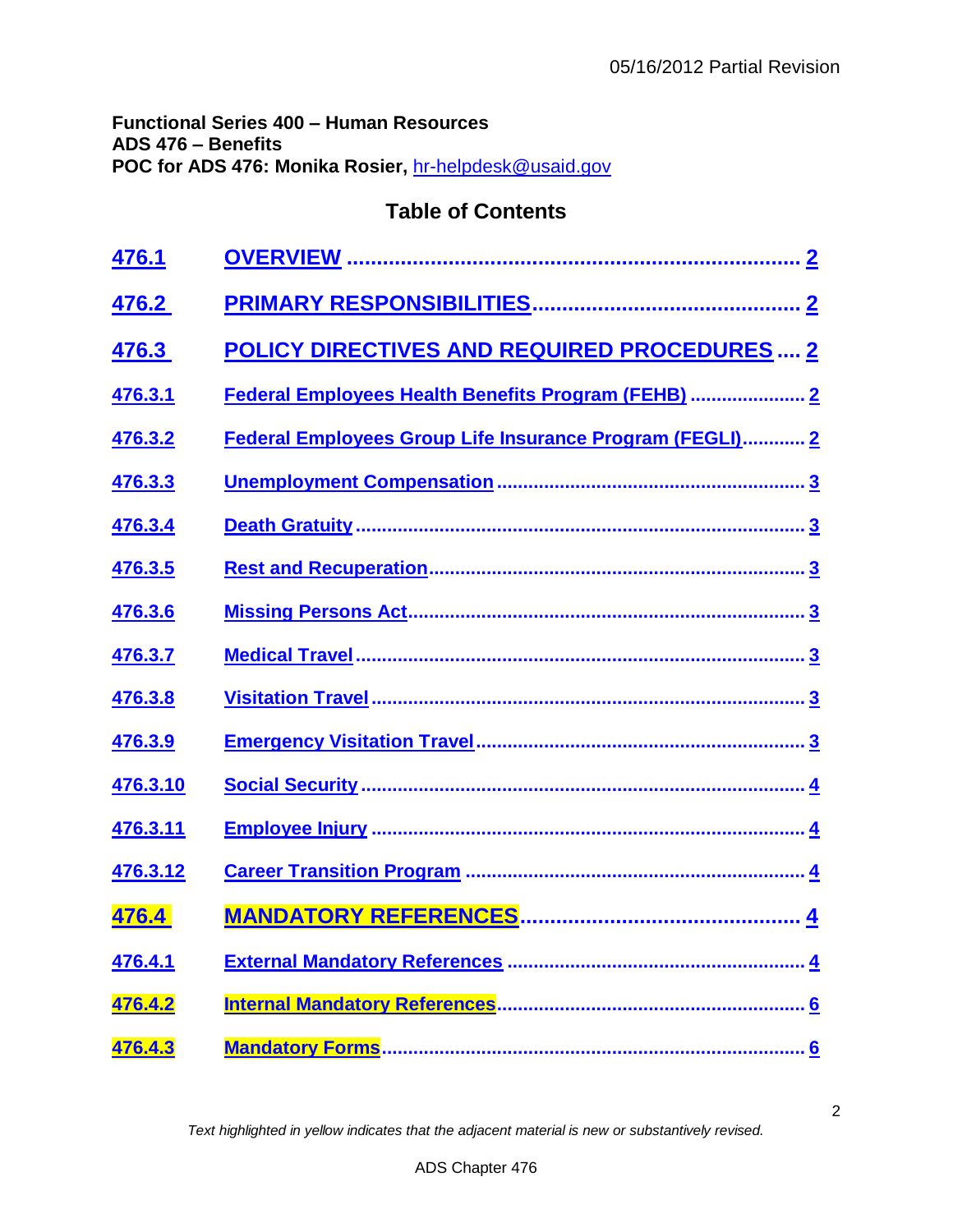| 476.5 |  |
|-------|--|
| 476.6 |  |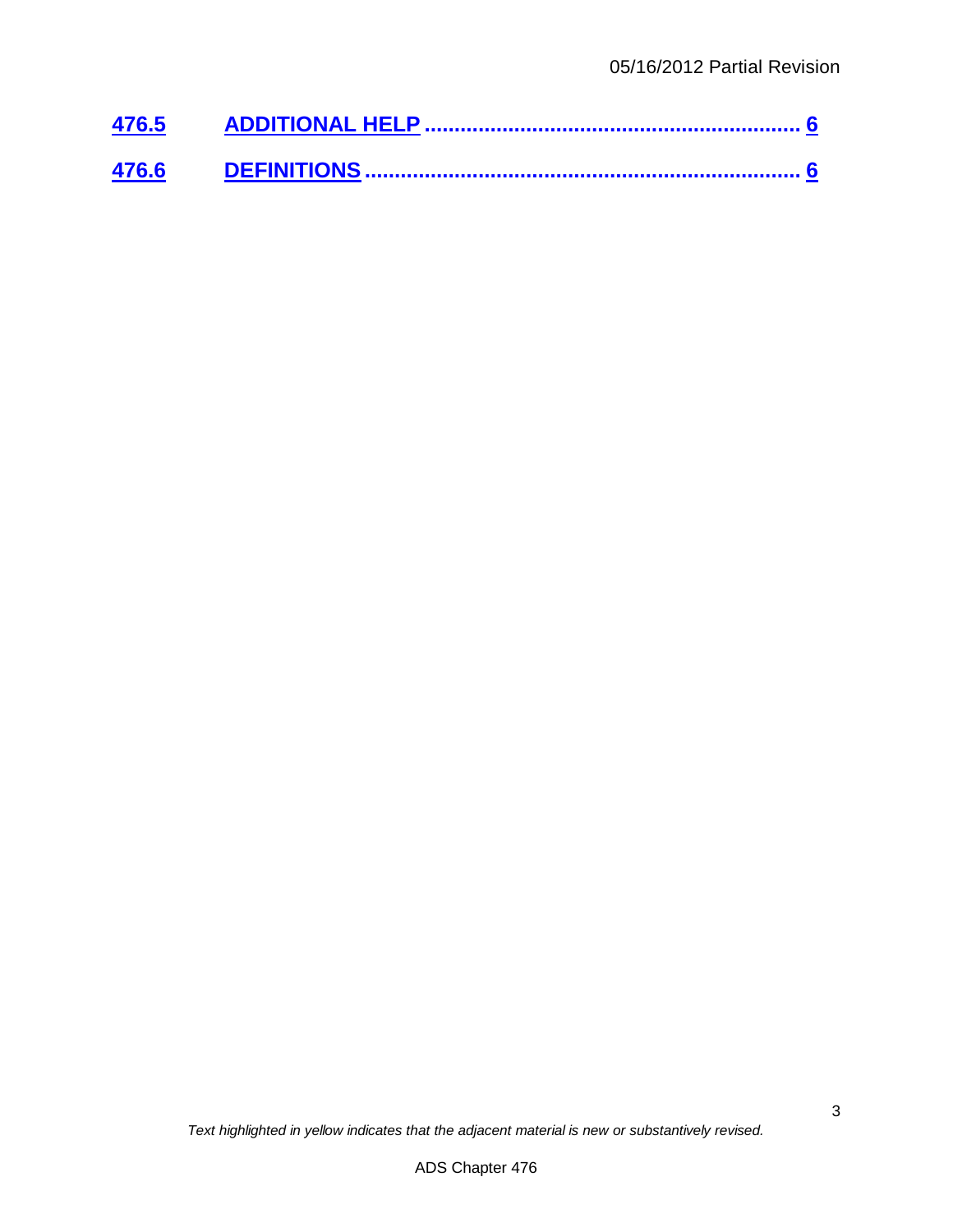## **ADS 476 – Benefits**

#### <span id="page-3-0"></span>**476.1 OVERVIEW** Effective Date: 10/04/2011

This chapter is applicable to United States citizens and direct-hire employees, as appropriate.

This chapter describes the various Office of Personnel Management (OPM) benefits available to USAID employees. The OPM benefits covered in this chapter include health insurance, life insurance, unemployment compensation, death gratuity, medical and health program, and Social Security.

#### <span id="page-3-1"></span>**476.2 PRIMARY RESPONSIBILITIES**

Effective Date: 10/04/2011

**a.** The **Office of Human Capital and Talent Management, Employee Services and Benefits Branch (HCTM/POD/ESB)** is responsible for administering the USAID benefits program.

#### <span id="page-3-2"></span>**476.3 POLICY DIRECTIVES AND REQUIRED PROCEDURES** Effective Date: 10/04/2011

The statements contained within the .3 section of this ADS chapter are the official Agency policies and corresponding essential procedures.

## <span id="page-3-3"></span>**476.3.1 Federal Employees Health Benefits Program (FEHB)**

Effective Date: 10/04/2011

The Agency shall administer the FEHB program in accordance with 3 FAM 3610. (See **[3 FAM 3610](http://www.state.gov/m/a/dir/regs/fam/03fam/3600/index.htm)** and **[476mac, Health Reform Changes for Federal Benefits Program](http://www.usaid.gov/ads/policy/400/476mac)**).

For information about nursing parents, see **[476mab, Guidance on Nursing Parents](http://www.usaid.gov/ads/policy/400/476mab) in [the Federal Workplace](http://www.usaid.gov/ads/policy/400/476mab)**.

For information on Extension of Benefits to Same-Sex Domestic Partners, see **476mad, [Implementation of the President's Memorandum Regarding Extension of Benefits](http://www.usaid.gov/ads/policy/400/476mad)  [to Same-Sex Domestic Partners of Federal Employees Including Coverage under](http://www.usaid.gov/ads/policy/400/476mad)  [the Federal Long Term Care Insurance Program \(FLTCIP\)](http://www.usaid.gov/ads/policy/400/476mad)**.

## <span id="page-3-4"></span>**476.3.2 Federal Employees Group Life Insurance Program (FEGLI)** Effective Date: 10/04/2011

The Agency shall administer the FEGLI program in accordance with 3 FAM 3620. (See **[3 FAM 3620](http://www.state.gov/m/a/dir/regs/fam/03fam/3600/index.htm)**)

*Text highlighted in yellow indicates that the adjacent material is new or substantively revised.*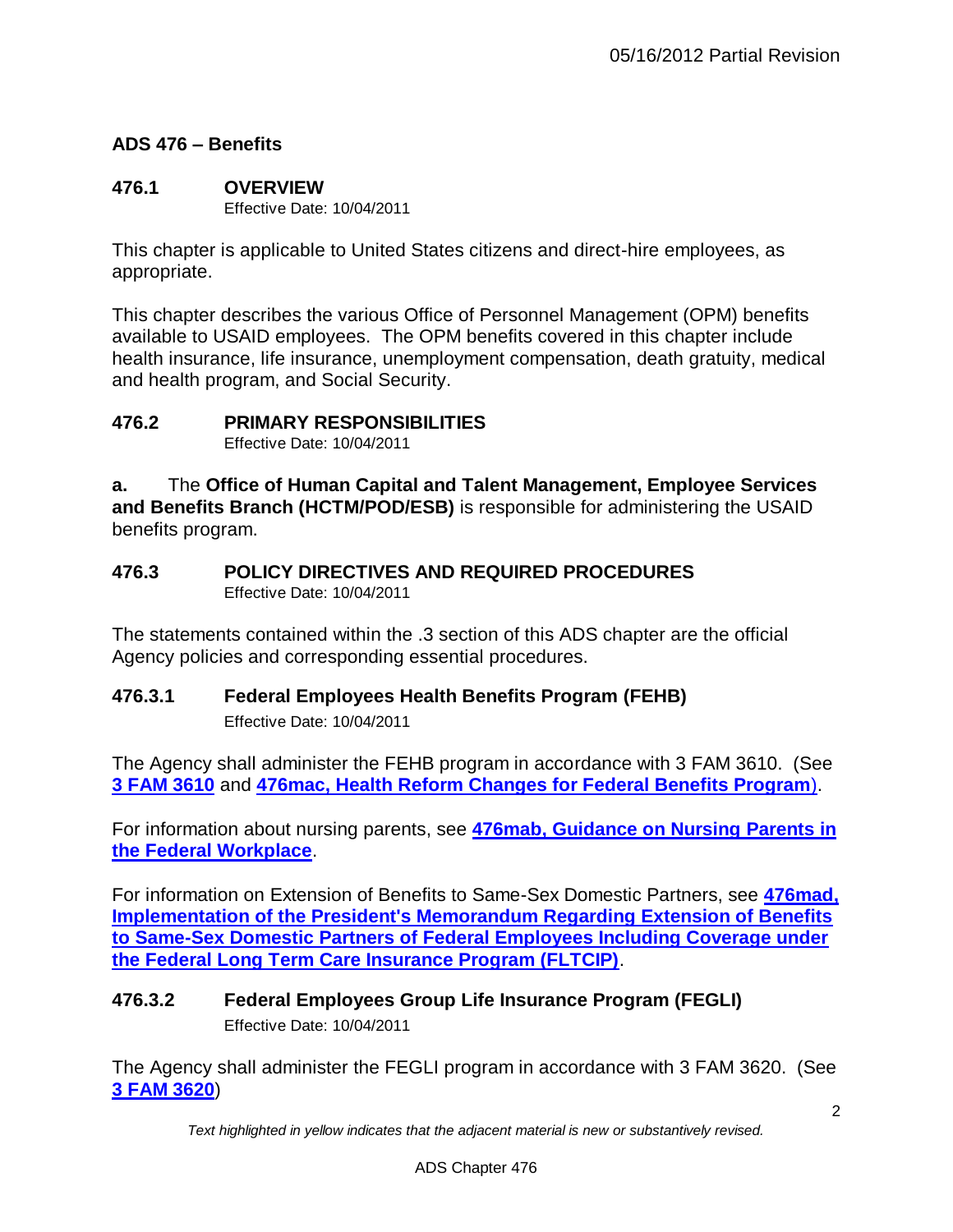## <span id="page-4-0"></span>**476.3.3 Unemployment Compensation**

Effective Date: 10/04/2011

The United States Department of Labor shall administer unemployment compensation for Agency employees in accordance with 3 FAM 3640. (See **[3 FAM 3640](http://www.state.gov/m/a/dir/regs/fam/03fam/3600/index.htm)**)

#### <span id="page-4-1"></span>**476.3.4 Death Gratuity**

Effective Date: 10/04/2011

Death gratuity payments to survivors of Foreign Service (FS) employees who die as a result of injuries sustained in the performance of duty outside the United States shall be made in accordance with 3 FAM 3650. (See **[3 FAM 3650](http://www.state.gov/m/a/dir/regs/fam/03fam/3600/index.htm)**)

#### <span id="page-4-2"></span>**476.3.5 Rest and Recuperation**

Effective Date: 10/04/2011

Rest and recuperation travel shall be provided to members of the FS and their eligible dependents in accordance with the policy contained in 3 FAM 3720. (See **[3 FAM 3720](http://www.state.gov/m/a/dir/regs/fam/03fam/3700/index.htm)**)

#### <span id="page-4-3"></span>**476.3.6 Missing Persons Act**

Effective Date: 10/04/2011

The Agency's policies and essential procedures for handling personnel and administrative matters related to Agency employees who are officially determined to be in missing status are contained in ADS 478. (See **[ADS 478](http://www.usaid.gov/ads/policy/400/478)**)

#### <span id="page-4-4"></span>**476.3.7 Medical Travel**

Effective Date: 10/04/2011

Authorizations for travel for any approved medical and dental treatment which cannot be postponed until next scheduled travel such as transfer, home leave, R&R, or personal leave must be made in accordance with 3 FAM 3710. (See **[3 FAM 3710](http://www.state.gov/m/a/dir/regs/fam/03fam/3700/index.htm)**)

#### <span id="page-4-5"></span>**476.3.8 Visitation Travel**

Effective Date: 10/04/2011

The Agency shall administer visitation travel in accordance with 3 FAM 3730. (See **[3](http://www.state.gov/m/a/dir/regs/fam/03fam/3700/index.htm)  [FAM 3730](http://www.state.gov/m/a/dir/regs/fam/03fam/3700/index.htm)**)

#### <span id="page-4-6"></span>**476.3.9 Emergency Visitation Travel**

Effective Date: 10/04/2011

The Agency shall administer the Emergency Visitation Travel Program in accordance with 3 FAM 3740. (See **[3 FAM 3740](http://www.state.gov/m/a/dir/regs/fam/03fam/3700/index.htm)**)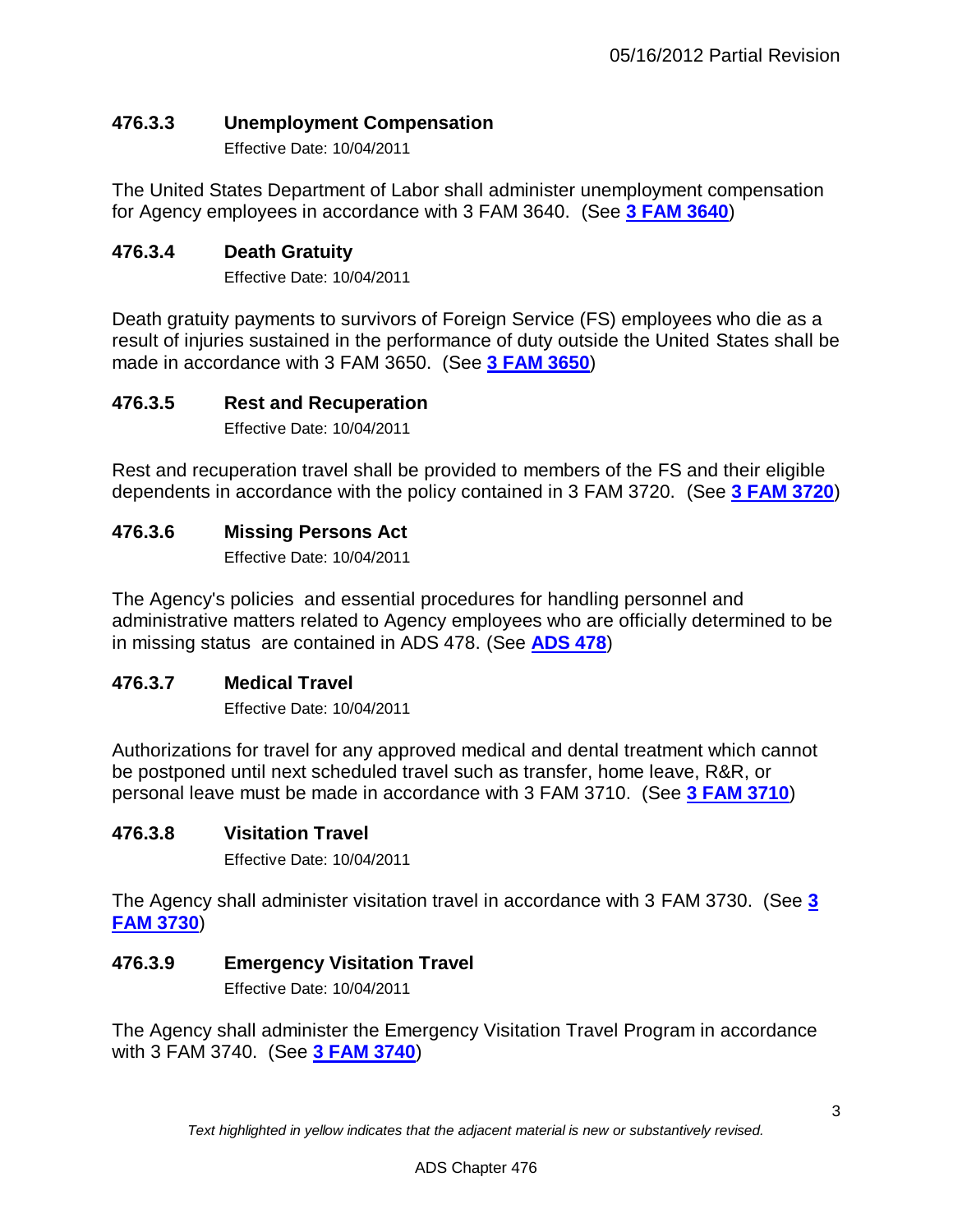## <span id="page-5-0"></span>**476.3.10 Social Security**

Effective Date: 10/04/2011

The Social Security Administration shall administer Social Security entitlements for Agency employees in accordance with the Social Security Act. Claims for compensation shall be submitted to the local branch of the Social Security Administration.

## <span id="page-5-1"></span>**476.3.11 Employee Injury**

Effective Date: 10/04/2011

The Agency policies and essential procedures governing the Occupational Workers Compensation Program are described in ADS 442. (See **[ADS 442](http://www.usaid.gov/ads/policy/400/442)**)

## <span id="page-5-2"></span>**476.3.12 Career Transition Program**

Effective Date: 10/15/2011

For information on USAID's participation in the Department of State's Career Transition Program, please see **[476mae, Career Transition Program](http://www.usaid.gov/ads/policy/400/476mae)**.

For information on USAID's human resources policy to assist Federal employees called to active duty, see **[476maf, Human Resources Policy to Assist Federal Employees](http://www.usaid.gov/ads/policy/400/476maf)  [Called to Active Duty](http://www.usaid.gov/ads/policy/400/476maf)**.

## <span id="page-5-3"></span>**476.4 MANDATORY REFERENCES**

<span id="page-5-4"></span>**476.4.1 External Mandatory References**

Effective Date: 10/04/2011

- **a. [3 FAM 3610, Federal Employees Health Benefits Program \(FEHB\)](http://www.state.gov/m/a/dir/regs/fam/03fam/3600/index.htm)**
- **b. [3 FAM 3620, Federal Employees Group Life Insurance Program \(FEGLI\)](http://www.state.gov/m/a/dir/regs/fam/03fam/3600/index.htm)**
- **c. 3 FAM 3640, [Unemployment Compensation](http://www.state.gov/m/a/dir/regs/fam/03fam/3600/index.htm)**
- **d. 3 FAM 3650, [Death Gratuity](http://www.state.gov/m/a/dir/regs/fam/03fam/3600/index.htm)**
- **e. 3 FAM 3710, [Medical Travel](http://www.state.gov/m/a/dir/regs/fam/03fam/3700/index.htm)**
- **f. 3 FAM 3720, [Rest and Recuperation \(R&R\) Travel](http://www.state.gov/m/a/dir/regs/fam/03fam/3700/index.htm)**
- **g. 3 FAM 3730, [Visitation Travel](http://www.state.gov/m/a/dir/regs/fam/03fam/3700/index.htm)**
- **h. 3 FAM 3740, [Emergency Visitation Travel](http://www.state.gov/m/a/dir/regs/fam/03fam/3700/index.htm)**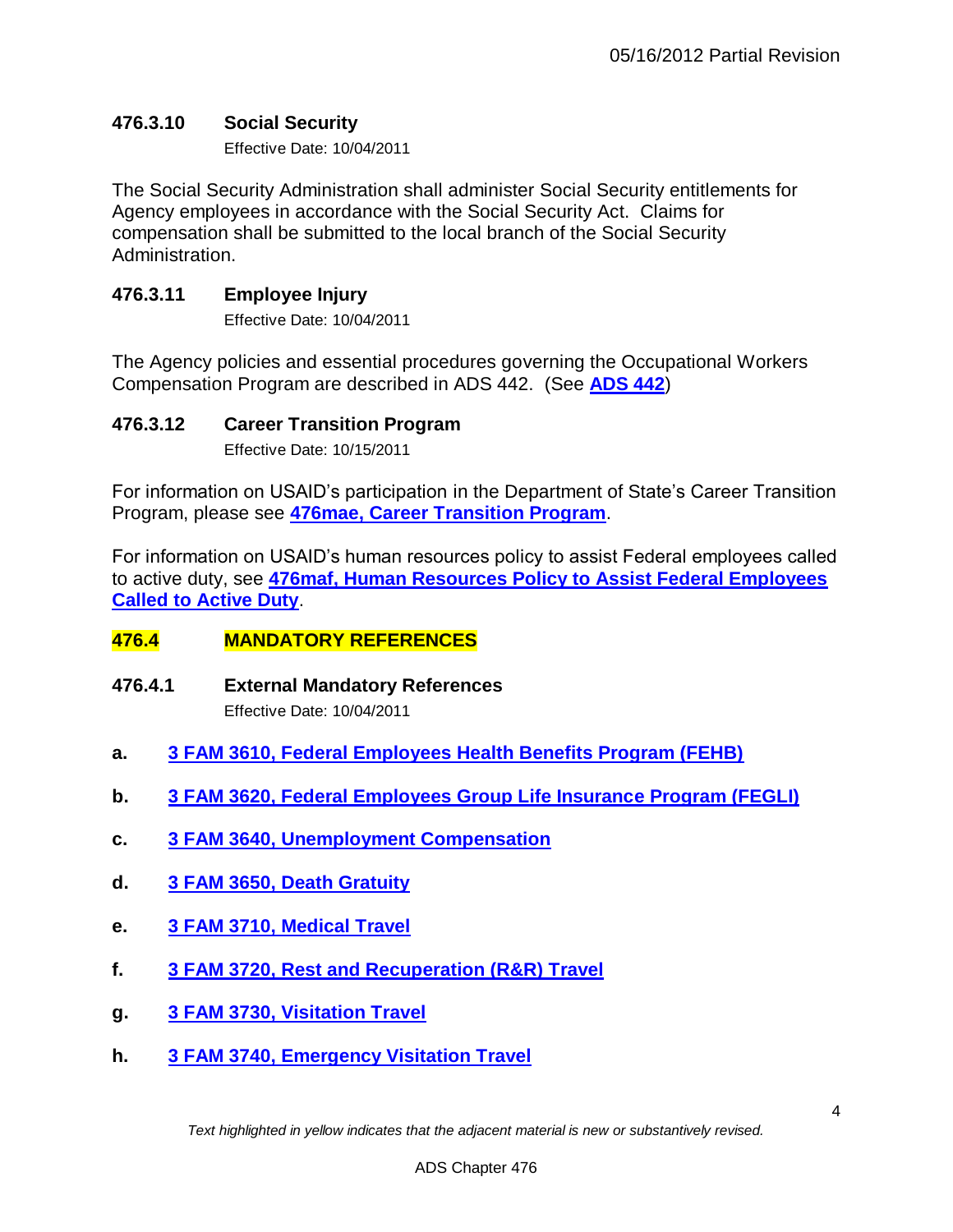- **i. [5 CFR 890, Federal Employees Health Benefits Program](http://www.gpo.gov/fdsys/pkg/CFR-2007-title5-vol2/pdf/CFR-2007-title5-vol2-part890.pdf)**
- **j. [5 USC 5561, Definitions](http://uscode.house.gov/)**
- **k. [5 USC 8133, Compensation in case of death](http://uscode.house.gov/)**
- **l. [5 USC 8501, Definitions](http://uscode.house.gov/)**
- **m. [5 USC 8502, Compensation under State agreement](http://uscode.house.gov/)**
- **n. [5 USC 8503, Compensation absent State agreement](http://uscode.house.gov/)**
- **o. [5 USC 8504, Assignment of Federal service and wages](http://uscode.house.gov/)**
- **p. [5 USC 8505, Payments to States](http://uscode.house.gov/)**
- **q. [5 USC 8506, Dissemination of information](http://uscode.house.gov/)**
- **r. [5 USC 8507, False statements and misrepresentations](http://uscode.house.gov/)**
- **s. [5 USC 8508, Regulations](http://uscode.house.gov/)**
- **t. [5 USC 8701, Definitions](http://uscode.house.gov/)**
- **u. [20 CFR 1, Performance of functions](http://www.gpo.gov/fdsys/pkg/CFR-1999-title20-vol1/pdf/CFR-1999-title20-vol1-part1.pdf)**
- **v. [20 CFR 10, Claims for compensation under the Federal Employees'](http://www.gpo.gov/fdsys/pkg/CFR-1999-title20-vol1/pdf/CFR-1999-title20-vol1-part10.pdf)  [Compensation Act, as amended](http://www.gpo.gov/fdsys/pkg/CFR-1999-title20-vol1/pdf/CFR-1999-title20-vol1-part10.pdf)**
- **w. [20 CFR 25, Compensation for disability and death of noncitizen Federal](http://www.gpo.gov/fdsys/pkg/CFR-1999-title20-vol1/pdf/CFR-1999-title20-vol1-part25.pdf)  [employees outside the United States](http://www.gpo.gov/fdsys/pkg/CFR-1999-title20-vol1/pdf/CFR-1999-title20-vol1-part25.pdf)**
- **x. [20 CFR 609, Unemployment compensation for Federal civilian employees](http://www.gpo.gov/fdsys/pkg/CFR-2012-title20-vol3/pdf/CFR-2012-title20-vol3-part609.pdf)**
- **y. [22 USC 3922, Utilization of Foreign Service personnel system by other](http://uscode.house.gov/)  [agencies](http://uscode.house.gov/)**
- **z. [22 USC 3973, Death Gratuities](http://uscode.house.gov/)**
- **aa. [P.L. 98-21 \(H.R. 1900\)](http://thomas.loc.gov/cgi-bin/bdquery/z?d098:HR01900:|TOM:/bss/d098query.html|)**
- <span id="page-6-0"></span>**ab. P.L. 98-259 [\(H.R. 4206\)](http://thomas.loc.gov/cgi-bin/bdquery/z?d098:HR04206:|TOM:/bss/d098query.html|)**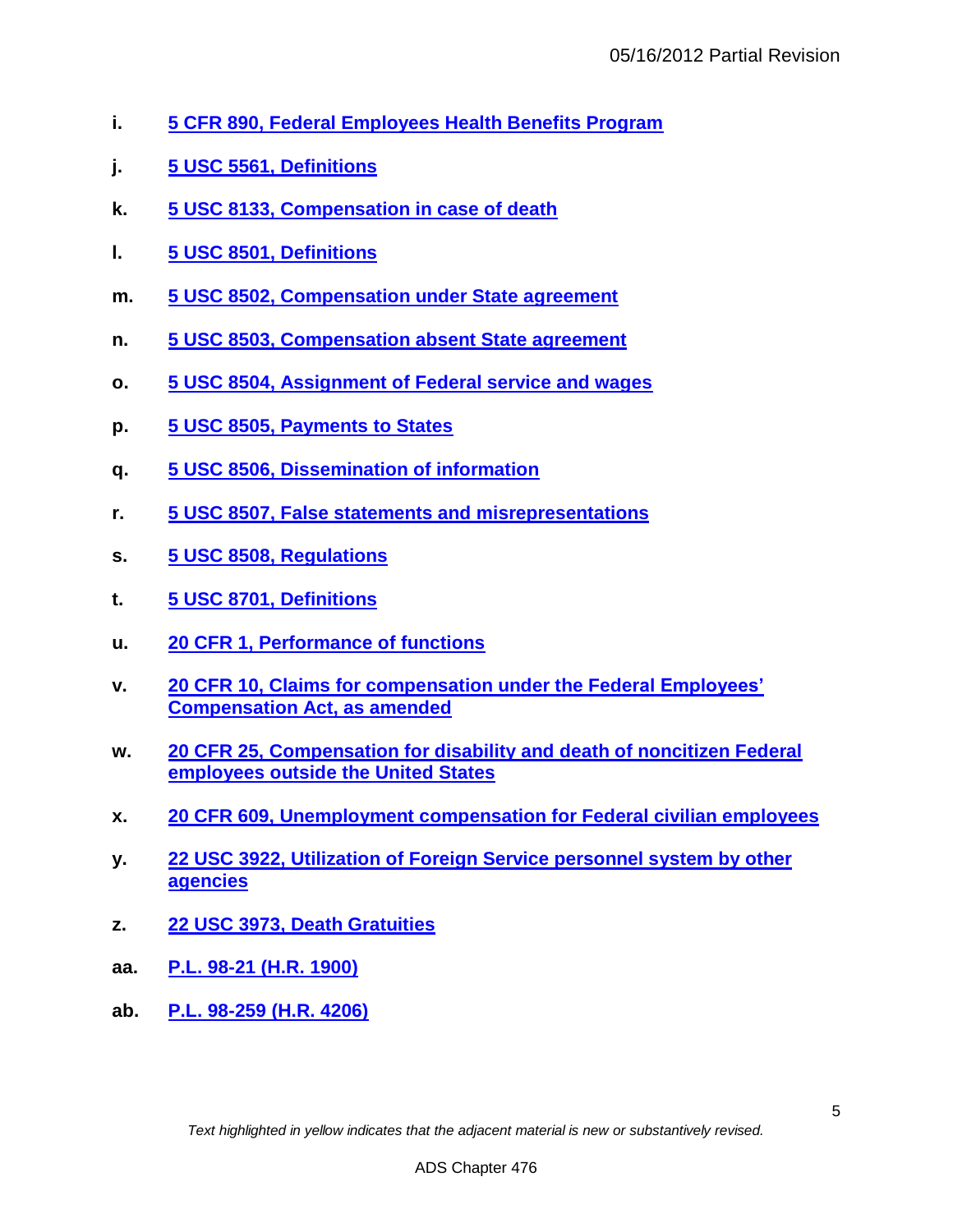#### **476.4.2 Internal Mandatory References** Effective Date: 05/16/2012

- **a. [ADS 442, The Workers' Compensation Program](http://www.usaid.gov/ads/policy/400/442)**
- **b. [ADS 476mab, Guidance on Nursing Parents](http://www.usaid.gov/ads/policy/400/476mab) in the Federal Work Place**
- **c. ADS 476mac, Health Reform [Changes for Federal Benefits Program](http://www.usaid.gov/ads/policy/400/476mac)**
- **d. [ADS 476mad, Implementation of the President's Memorandum Regarding](http://www.usaid.gov/ads/policy/400/476mad)  [Extension of Benefits to Same-Sex Domestic Partners of Federal](http://www.usaid.gov/ads/policy/400/476mad)  [Employees Including Coverage under the Federal Long Term Care](http://www.usaid.gov/ads/policy/400/476mad)  [Insurance Program \(FLTCIP\)](http://www.usaid.gov/ads/policy/400/476mad)**
- **e. [ADS 476mae, Career Transition Program](http://www.usaid.gov/ads/policy/400/476mae)**
- **f. [ADS 476maf, Human Resources Policy to Assist Federal Employees Called](http://www.usaid.gov/ads/policy/400/476maf)  [to Active Duty](http://www.usaid.gov/ads/policy/400/476maf)**
- <span id="page-7-0"></span>**g. [ADS 478, Payments to Missing Employees](http://www.usaid.gov/ads/policy/400/478)**
- **476.4.3 Mandatory Forms** Effective Date: 05/16/2012
- **a. [Checklist for Employees Called to Active Duty](http://www.usaid.gov/forms)**
- **b. [Checklist for Employees Returning from Active Duty](http://www.usaid.gov/forms)**
- **c. [Federal Employees' Group Life Insurance](http://www.usaid.gov/forms) (FEGLI) Program Election Form: [Extension of Coverage when Called to Active Duty](http://www.usaid.gov/forms)**

#### <span id="page-7-1"></span>**476.5 ADDITIONAL HELP**

Effective Date: 10/04/2011

There are no Additional Help documents for this chapter.

#### <span id="page-7-2"></span>**476.6 DEFINITIONS**

Effective Date: 10/04/2011

The terms and definitions listed below have been incorporated into the ADS Glossary. See the **[ADS Glossary](http://www.usaid.gov/ads/policy/glossary)** for all ADS terms and definitions.

**death gratuity** (**[3 FAM 3650](http://www.state.gov/m/a/dir/regs/fam/03fam/3600/index.htm)**)

**emergency visitation travel** (**[3 FAM 3740](http://www.state.gov/m/a/dir/regs/fam/03fam/3700/index.htm)**)